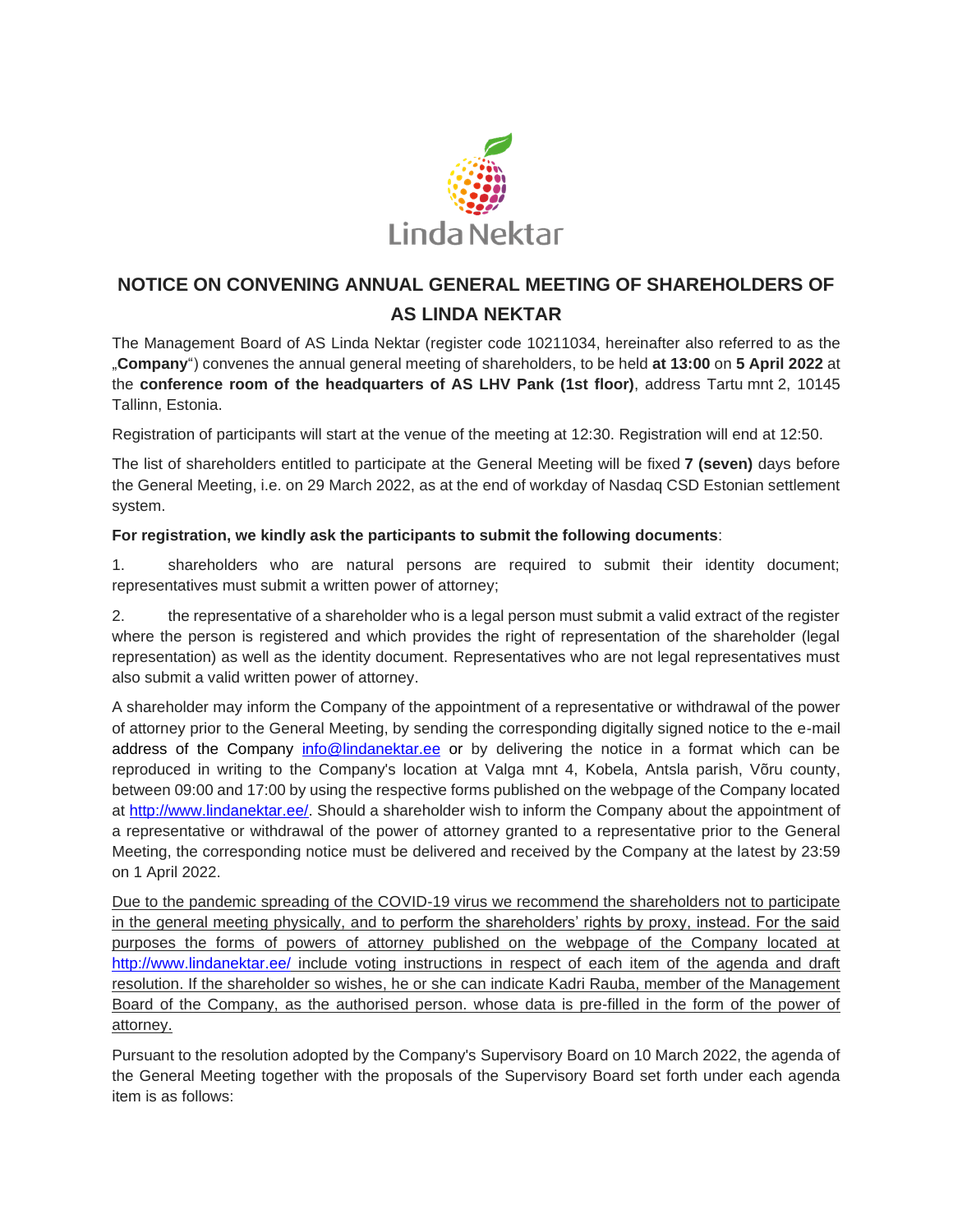# **1. Approval of Annual Report of AS Linda Nektar for Financial Year 2021**

The proposal of the Supervisory Board is to approve the Company's annual report of the financial year 2021 in the form presented to the General Meeting of shareholders.

# **2. Distribution of Profit**

The net profit for the financial year 2021 is 122,714.81 euro. The proposal of the Supervisory Board is to:

1) allocate 6,135.74 euro from the net profit to the mandatory legal reserve;

2) pay dividends to the shareholders from the net profit of the financial year 2021 and from the Company's retained earnings in the amount of 0.10 euro per share, in the total amount of 158,014.30 euro (gross);

3) following distribution of profit the Company's retained earnings shall be 1,219,691.62 euro.

The list of shareholders entitled to receive dividends (record date) will be fixed on 22.04.2022 as of the end of workday of Nasdaq CSD Estonian settlement system. Consequently, the day of change of the rights related to shares (ex-dividend date) is 21.04.2022. From this day onwards, the person acquiring the shares will not have the right to receive dividends for the financial year 2021. Dividends shall be paid to the shareholders by transfer to the bank account of the shareholders on 29.04.2022.

# **3. Appointment of an Auditor for Financial Year 2022 and Determining Auditor's Remuneration**

The proposal of the Supervisory Board is to appoint Grant Thornton Baltic OÜ (register code: 10384467) as the auditor of the Company for the financial year 2022, and to remunerate the auditor for its auditing services in accordance with the contract to be entered into with the auditor.

## **4. Extending of Supervisory Board Members' Authorities**

The authorities of the Company's Supervisory Board members Ernst Erik Hagström, Kuldar Leis, Margit Pill and Mats Arne Andersson will expire on 7.09.2022. It is proposed to extend the authorities of the Supervisory Board members for the next 5-year term. Remuneration principles of the Supervisory Board members shall remain unchanged.

## **5. Extending of Share Option Programme**

Company's extraordinary meeting of shareholders adopted on 7.09.2017 a share option programme with the validity term until 7.09.2022 (5 years). The proposal of the Supervisory Board is to extend the share option programme on the same terms and conditions for another 5-year term (i.e., as from 8.09.2022 until 8.09.2027). In connection with the extending of the share option programme:

(i) to exclude in connection with the share options issued within the share option programme the preemptive right of the Company's shareholders to subscribe for the new shares that are being issued for the purposes of performing the terms and conditions of the option programme;

(ii) to authorize the Company's Supervisory Board to grant the share options without receiving an each-time approval from the general meeting of shareholders, provided that the options and the option agreements that are being executed for the purpose of their issuance, are in compliance with the option programme.

All documents related to the annual General Meeting of the Company (including the notice on convening the General Meeting, the draft resolutions, the Company's annual report 2021 and other documents to be submitted to the General Meeting) will be available to the shareholders on the webpage of the Company located at <http://www.lindanektar.ee/> and at the Company's location at Valga mnt 4, Kobela, Antsla parish, Võru county, during working days from 09:00 to 17:00 from the notification of convening the General Meeting until the day of the General Meeting.